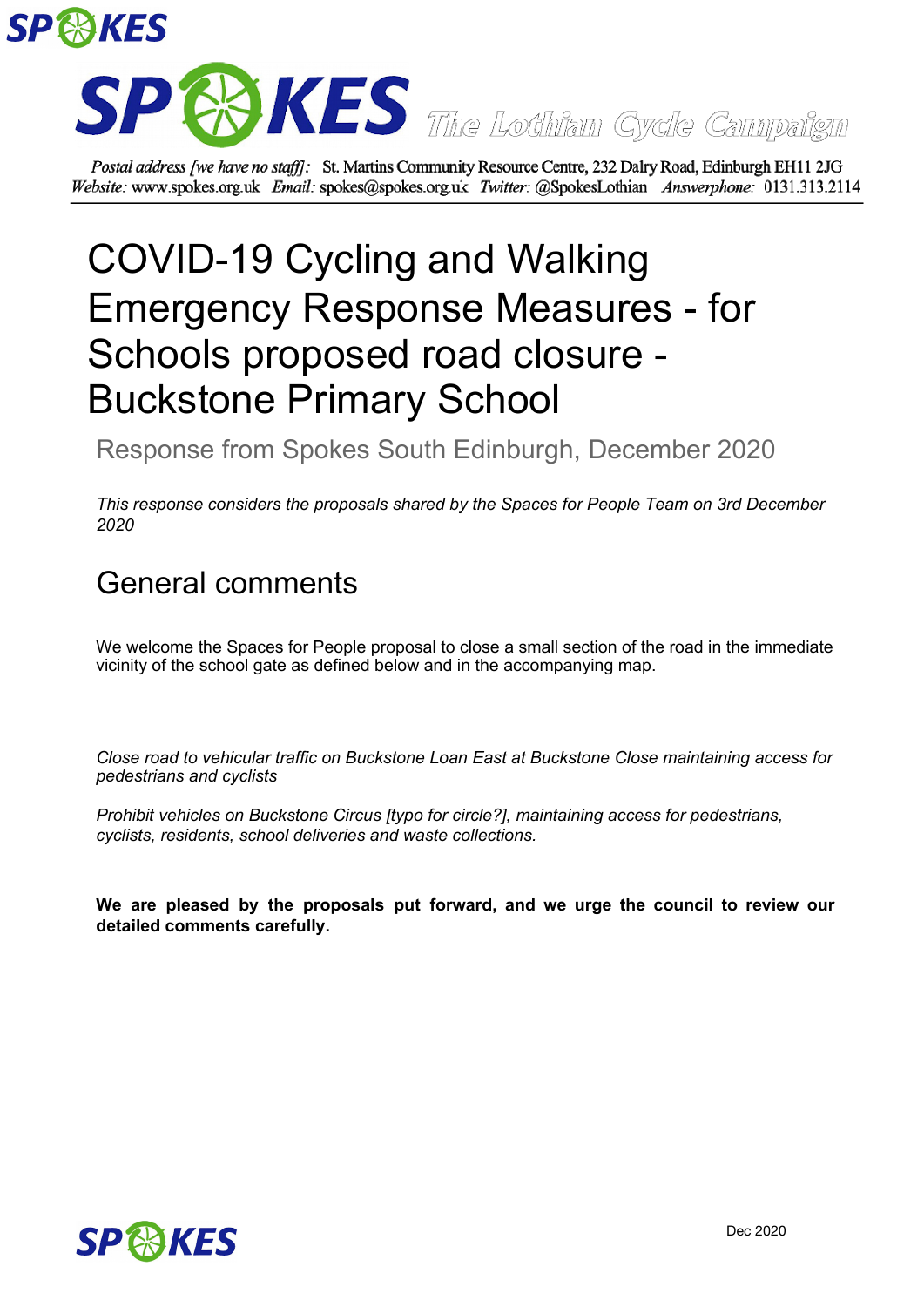## Detailed comments

Buckstone Primary School sits at the top of the hill around which Buckstone Estate and recently the adjoining Waterfield Estate have been built. They are bounded on the East / North by the entirely green spaces of the Mortonhall Estate and on the South and West, by two major road, Frogston Road and A702. There is no through traffic making it a Low traffic Neighbourhood.

The school has implemented a well ordered routine for the start of the day where a staggered start time for different year groups is combined with socially distanced queueing on pavements on both sides of the school gate.There are 3 members of staff on hand to assist. It seems that those school staff who drive to the school are in the car park before 8.30.

Whilst the vast bulk of children arrive on foot, there are a small number of parents who still drive the children to school, some of them driving along the area proposed for closure. Buckstone Circle is narrowed by resident parking in this short section and the large SUV type vehicles witnessed this week take up a lot of room. One would question the drivers' ability to spot a small child from there. Children and adults with them were all on the pavements even those with a bike, or scooter.

Other drivers drop children at the crossroad of Buckstone Loan East and Buckstone Circle just outside the proposed closure and this may need to be monitored as drivers who have previously used the closed areas will probably use this area instead.There are Zig Zag lines which are not always respected.

The closure would provide residents, school deliveries and waste collection services access at the opposite end of Buckstone Circle to the school gate.